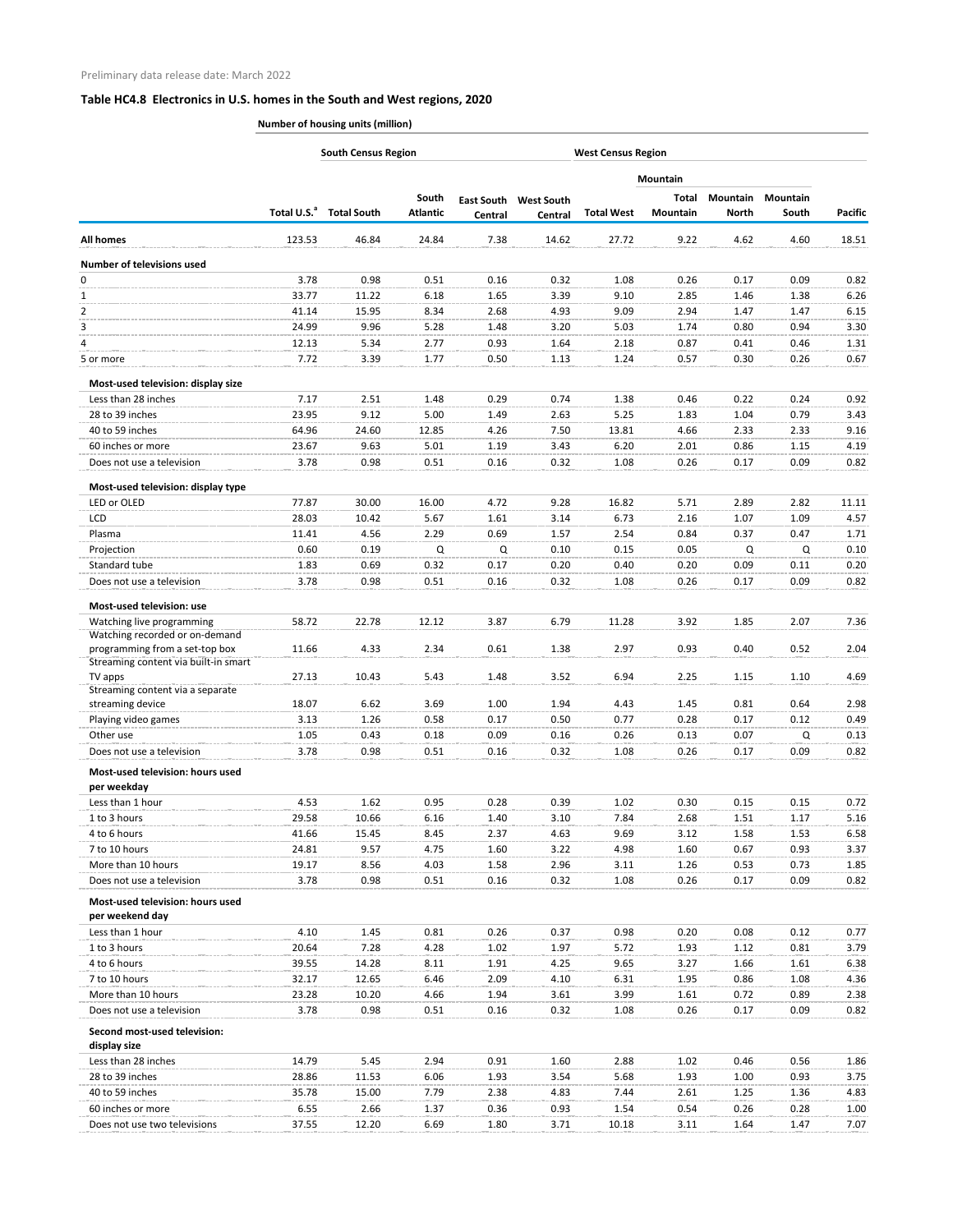|                                                                  |                         |                    | <b>South Census Region</b><br><b>West Census Region</b> |                   |                   |                   |                 |              |                 |                |  |
|------------------------------------------------------------------|-------------------------|--------------------|---------------------------------------------------------|-------------------|-------------------|-------------------|-----------------|--------------|-----------------|----------------|--|
|                                                                  |                         |                    |                                                         |                   |                   |                   | <b>Mountain</b> |              |                 |                |  |
|                                                                  |                         |                    | South                                                   | <b>East South</b> | <b>West South</b> |                   | Total           | Mountain     | <b>Mountain</b> |                |  |
|                                                                  | Total U.S. <sup>a</sup> | <b>Total South</b> | <b>Atlantic</b>                                         | Central           | Central           | <b>Total West</b> | <b>Mountain</b> | <b>North</b> | South           | <b>Pacific</b> |  |
| <b>All homes</b>                                                 | 123.53                  | 46.84              | 24.84                                                   | 7.38              | 14.62             | 27.72             | 9.22            | 4.62         | 4.60            | 18.51          |  |
| <b>Second most-used television:</b><br>display type              |                         |                    |                                                         |                   |                   |                   |                 |              |                 |                |  |
| LED or OLED                                                      | 52.87                   | 21.06              | 11.08                                                   | 3.35              | 6.63              | 10.36             | 3.66            | 1.79         | 1.87            | 6.70           |  |
| LCD                                                              | 23.16                   | 9.29               | 4.92                                                    | 1.46              | 2.91              | 5.19              | 1.67            | 0.77         | 0.91            | 3.52           |  |
| Plasma                                                           | 6.88                    | 3.03               | 1.52                                                    | 0.50              | 1.01              | 1.53              | 0.58            | 0.29         | 0.29            | 0.96           |  |
| Projection                                                       | 0.62                    | 0.25               | 0.13                                                    | Q                 | Q                 | 0.11              | 0.05            | Q            | Q               | Q              |  |
| Standard tube                                                    | 2.46                    | 1.00               | 0.51                                                    | 0.22              | 0.28              | 0.34              | 0.15            | 0.10         | Q               | 0.19           |  |
| Does not use two televisions                                     | 37.55                   | 12.20              | 6.69                                                    | 1.80              | 3.71              | 10.18             | 3.11            | 1.64         | 1.47            | 7.07           |  |
| Second most-used television: use                                 |                         |                    |                                                         |                   |                   |                   |                 |              |                 |                |  |
| Watching live programming                                        | 40.32                   | 16.30              | 8.59                                                    | 2.70              | 5.00              | 7.40              | 2.55            | 1.20         | 1.35            | 4.85           |  |
| Watching recorded or on-demand<br>programming from a set-top box | 8.82                    | 3.53               | 1.92                                                    | 0.56              | 1.05              | 2.04              | 0.61            | 0.28         | 0.33            | 1.43           |  |
| Streaming content via built-in smart                             |                         |                    |                                                         |                   |                   |                   |                 |              |                 |                |  |
| TV apps<br>Streaming content via a separate                      | 16.23                   | 6.70               | 3.39                                                    | 0.97              | 2.34              | 3.63              | 1.19            | 0.53         | 0.66            | 2.43           |  |
| streaming device                                                 | 11.83                   | 4.78               | 2.72                                                    | 0.71              | 1.35              | 2.60              | 1.03            | 0.56         | 0.47            | 1.57           |  |
| Playing video games                                              | 7.74                    | 2.95               | 1.37                                                    | 0.54              | 1.04              | 1.61              | 0.61            | 0.33         | 0.27            | 1.00           |  |
| Other use                                                        | 1.04                    | 0.38               | 0.16                                                    | 0.09              | 0.14              | 0.27              | 0.12            | 0.07         | 0.04            | 0.16           |  |
| Does not use two televisions                                     | 37.55                   | 12.20              | 6.69                                                    | 1.80              | 3.71              | 10.18             | 3.11            | 1.64         | 1.47            | 7.07           |  |
| Second most-used television: hours                               |                         |                    |                                                         |                   |                   |                   |                 |              |                 |                |  |
| used per weekday                                                 |                         |                    |                                                         |                   |                   |                   |                 |              |                 |                |  |
| Less than 1 hour                                                 | 15.96                   | 5.86               | 3.16                                                    | 0.92              | 1.78              | 3.51              | 1.28            | 0.76         | 0.51            | 2.23           |  |
| 1 to 3 hours                                                     | 39.09                   | 15.56              | 8.47                                                    | 2.24              | 4.84              | 8.28              | 2.85            | 1.42         | 1.43            | 5.43           |  |
| 4 to 6 hours                                                     | 18.55                   | 7.63               | 3.84                                                    | 1.35              | 2.43              | 3.69              | 1.21            | 0.51         | 0.69            | 2.48           |  |
| 7 to 10 hours                                                    | 7.84                    | 3.46               | 1.60                                                    | 0.66              | 1.20              | 1.35              | 0.52            | 0.19         | 0.32            | 0.83           |  |
| More than 10 hours                                               | 4.54                    | 2.14               | 1.08                                                    | 0.41              | 0.66              | 0.72              | 0.26            | 0.09         | 0.17            | 0.46           |  |
| Does not use two televisions                                     | 37.55                   | 12.20              | 6.69                                                    | 1.80              | 3.71              | 10.18             | 3.11            | 1.64         | 1.47            | 7.07           |  |
| Second most-used television: hours                               |                         |                    |                                                         |                   |                   |                   |                 |              |                 |                |  |
| used per weekend day                                             |                         |                    |                                                         |                   |                   |                   |                 |              |                 |                |  |
| Less than 1 hour                                                 | 15.24                   | 5.52               | 2.96                                                    | 0.86              | 1.70              | 3.47              | 1.15            | 0.67         | 0.48            | 2.33           |  |
| 1 to 3 hours                                                     | 34.96                   | 13.82              | 7.56                                                    | 2.09              | 4.17              | 7.49              | 2.60            | 1.27         | 1.33            | 4.89           |  |
| 4 to 6 hours                                                     | 20.13                   | 8.30               | 4.19                                                    | 1.35              | 2.76              | 4.05              | 1.35            | 0.58         | 0.77            | 2.69           |  |
| 7 to 10 hours                                                    | 10.11                   | 4.38               | 2.13                                                    | 0.83              | 1.42              | 1.75              | 0.67            | 0.30         | 0.37            | 1.09           |  |
| More than 10 hours                                               | 5.53                    | 2.63               | 1.32                                                    | 0.46              | 0.85              | 0.78              | 0.34            | 0.16         | 0.18            | 0.44           |  |
| Does not use two televisions                                     | 37.55                   | 12.20              | 6.69                                                    | 1.80              | 3.71              | 10.18             | 3.11            | 1.64         | 1.47            | 7.07           |  |
| Third most-used television: display                              |                         |                    |                                                         |                   |                   |                   |                 |              |                 |                |  |
| size                                                             |                         |                    |                                                         |                   |                   |                   |                 |              |                 |                |  |
| Less than 28 inches                                              | 10.74                   | 4.08               | 2.17                                                    | 0.66              | 1.24              | 2.05              | 0.70            | 0.37         | 0.33            | 1.35           |  |
| 28 to 39 inches                                                  | 16.71                   | 6.99               | 3.74                                                    | 1.08              | 2.17              | 3.16              | 1.20            | 0.58         | 0.62            | 1.96           |  |
| 40 to 59 inches                                                  | 14.99                   | 6.63               | 3.35                                                    | 1.02              | 2.26              | 2.72              | 1.08            | 0.47         | 0.61            | 1.64           |  |
| 60 inches or more                                                | 2.39                    | 0.99               | 0.56                                                    | 0.13              | 0.30              | 0.52              | 0.19            | 0.09         | 0.10            | 0.33           |  |
| Does not use three televisions                                   | 78.70                   | 28.15              | 15.03                                                   | 4.48              | 8.64              | 19.27             | 6.05            | 3.10         | 2.94            | 13.22          |  |
| Third most-used television: display<br>type                      |                         |                    |                                                         |                   |                   |                   |                 |              |                 |                |  |
| LED or OLED                                                      | 27.18                   | 11.34              | 6.02                                                    | 1.72              | 3.60              | 4.97              | 1.91            | 0.87         | 1.04            | 3.07           |  |
| LCD.                                                             | 12.68                   | 5.26               | 2.76                                                    | 0.82              | 1.68              | 2.60              | 0.93            | 0.46         | 0.47            | 1.68           |  |
| Plasma                                                           | 3.28                    | 1.39               | 0.68                                                    | 0.24              | 0.47              | 0.63              | 0.23            | 0.10         | 0.12            | 0.40           |  |
| Projection                                                       | 0.35                    | 0.16               | 0.07                                                    | Q                 | Q                 | Q                 | Q               | Q            | Q               | Q              |  |
| Standard tube                                                    | 1.34                    | 0.54               | 0.29                                                    | 0.08              | 0.17              | 0.20              | 0.07            | 0.04         | Q               | 0.13           |  |
| Does not use three televisions                                   | 78.70                   | 28.15              | 15.03                                                   | 4.48              | 8.64              | 19.27             | 6.05            | 3.10         | 2.94            | 13.22          |  |
|                                                                  |                         |                    |                                                         |                   |                   |                   |                 |              |                 |                |  |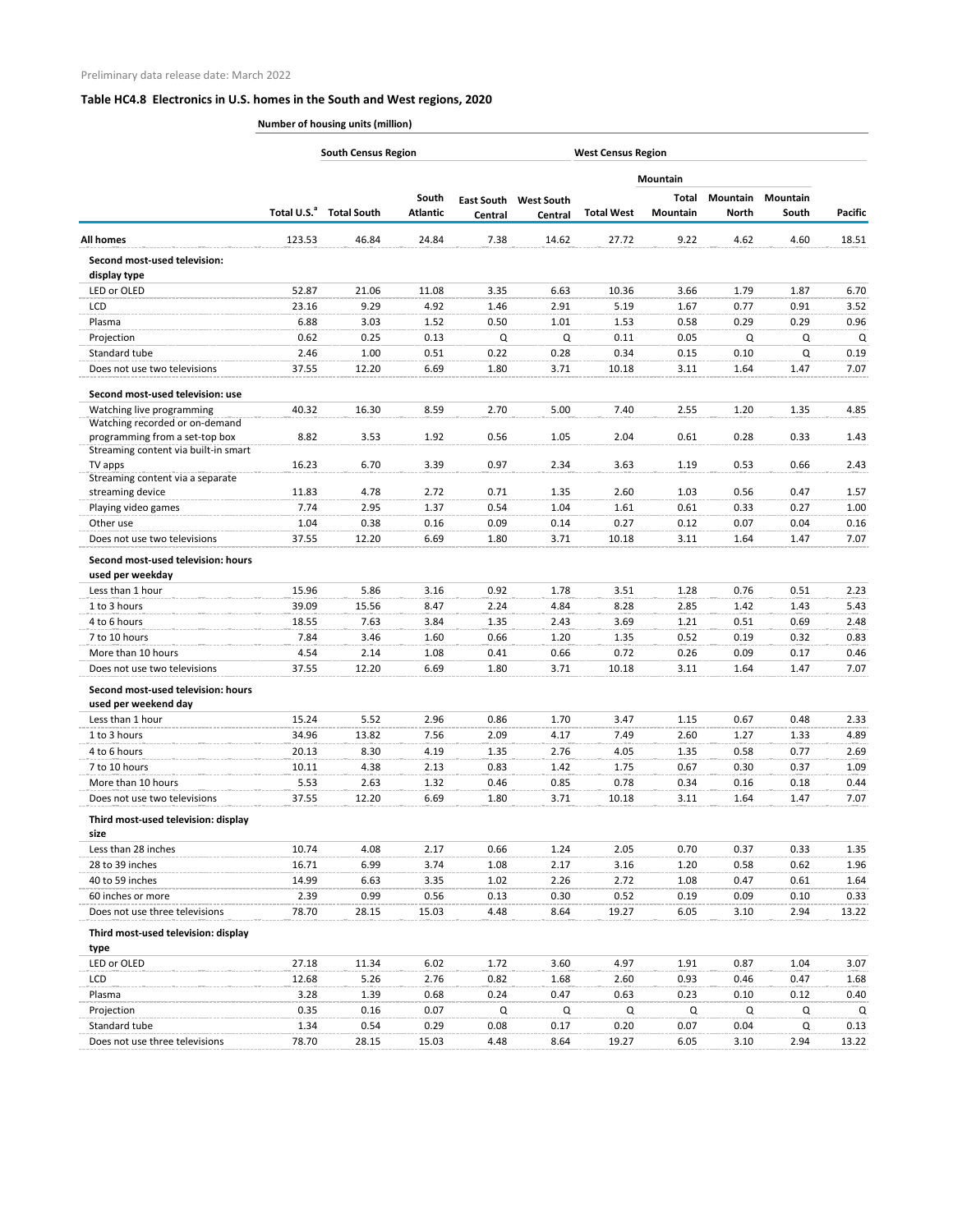|                                                                        | <b>South Census Region</b><br><b>West Census Region</b> |                    |                          |              |                                         |                   |                          |                          |                          |                |
|------------------------------------------------------------------------|---------------------------------------------------------|--------------------|--------------------------|--------------|-----------------------------------------|-------------------|--------------------------|--------------------------|--------------------------|----------------|
|                                                                        |                                                         |                    |                          |              |                                         |                   | <b>Mountain</b>          |                          |                          |                |
|                                                                        | Total U.S. <sup>a</sup>                                 | <b>Total South</b> | South<br><b>Atlantic</b> | Central      | <b>East South West South</b><br>Central | <b>Total West</b> | Total<br><b>Mountain</b> | Mountain<br><b>North</b> | <b>Mountain</b><br>South | <b>Pacific</b> |
| <b>All homes</b>                                                       | 123.53                                                  | 46.84              | 24.84                    | 7.38         | 14.62                                   | 27.72             | 9.22                     | 4.62                     | 4.60                     | 18.51          |
| Third most-used television: use                                        |                                                         |                    |                          |              |                                         |                   |                          |                          |                          |                |
| Watching live programming                                              | 19.66                                                   | 8.17               | 4.32                     | 1.29         | 2.56                                    | 3.41              | 1.21                     | 0.58                     | 0.64                     | 2.19           |
| Watching recorded or on-demand                                         |                                                         |                    |                          |              |                                         |                   |                          |                          |                          |                |
| programming from a set-top box<br>Streaming content via built-in smart | 3.96                                                    | 1.56               | 0.85                     | 0.25         | 0.46                                    | 0.84              | 0.23                     | 0.13                     | 0.10                     | 0.61           |
| TV apps                                                                | 8.52                                                    | 3.73               | 1.94                     | 0.52         | 1.27                                    | 1.63              | 0.68                     | 0.28                     | 0.40                     | 0.95           |
| Streaming content via a separate                                       |                                                         |                    |                          |              |                                         |                   |                          |                          |                          |                |
| streaming device                                                       | 6.95                                                    | 2.84               | 1.59                     | 0.46         | 0.79                                    | 1.35              | 0.56                     | 0.30                     | 0.25                     | 0.80           |
| Playing video games<br>Other use                                       | 4.99<br>0.75                                            | 2.01<br>0.39       | 0.91<br>0.21             | 0.31<br>0.07 | 0.78<br>0.11                            | 1.09<br>0.13      | 0.43<br>0.06             | 0.18<br>Q                | 0.25<br>Q                | 0.66<br>0.07   |
| Does not use three televisions                                         | 78.70                                                   | 28.15              | 15.03                    | 4.48         | 8.64                                    | 19.27             | 6.05                     | 3.10                     | 2.94                     | 13.22          |
|                                                                        |                                                         |                    |                          |              |                                         |                   |                          |                          |                          |                |
| Third most-used television: hours<br>used per weekday                  |                                                         |                    |                          |              |                                         |                   |                          |                          |                          |                |
| Less than 1 hour                                                       | 13.85                                                   | 5.55               | 2.90                     | 0.92         | 1.74                                    | 2.70              | 1.00                     | 0.56                     | 0.44                     | 1.71           |
| 1 to 3 hours                                                           | 19.00                                                   | 7.63               | 4.15                     | 1.10         | 2.38                                    | 3.65              | 1.44                     | 0.67                     | 0.77                     | 2.21           |
| 4 to 6 hours                                                           | 7.17                                                    | 3.20               | 1.64                     | 0.51         | 1.05                                    | 1.36              | 0.44                     | 0.18                     | 0.26                     | 0.92           |
| 7 to 10 hours                                                          | 3.20                                                    | 1.54               | 0.73                     | 0.25         | 0.55                                    | 0.51              | 0.19                     | 0.05                     | 0.14                     | 0.32           |
| More than 10 hours                                                     | 1.62                                                    | 0.77               | 0.40                     | 0.12         | 0.25                                    | 0.23              | 0.10                     | Q                        | Q                        | 0.13           |
| Does not use three televisions                                         | 78.70                                                   | 28.15              | 15.03                    | 4.48         | 8.64                                    | 19.27             | 6.05                     | 3.10                     | 2.94                     | 13.22          |
| Third most-used television: hours                                      |                                                         |                    |                          |              |                                         |                   |                          |                          |                          |                |
| used per weekend day                                                   |                                                         |                    |                          |              |                                         |                   |                          |                          |                          |                |
| Less than 1 hour                                                       | 13.47                                                   | 5.39               | 2.98                     | 0.82         | 1.60                                    | 2.70              | 1.02                     | 0.57                     | 0.45                     | 1.68           |
| 1 to 3 hours                                                           | 17.12                                                   | 6.78               | 3.68                     | 0.98         | 2.12                                    | 3.27              | 1.25                     | 0.56                     | 0.69                     | 2.02           |
| 4 to 6 hours                                                           | 8.28                                                    | 3.65               | 1.79                     | 0.63         | 1.22                                    | 1.57              | 0.53                     | 0.19                     | 0.34                     | 1.03           |
| 7 to 10 hours                                                          | 3.77                                                    | 1.81               | 0.83                     | 0.32         | 0.66                                    | 0.64              | 0.24                     | 0.12                     | 0.12                     | 0.40           |
| More than 10 hours                                                     | 2.19                                                    | 1.06               | 0.53                     | 0.15         | 0.37                                    | 0.28              | 0.13                     | 0.07                     | 0.06                     | 0.15           |
| Does not use three televisions                                         | 78.70                                                   | 28.15              | 15.03                    | 4.48         | 8.64                                    | 19.27             | 6.05                     | 3.10                     | 2.94                     | 13.22          |
| Number of cable or satellite boxes<br>without DVRs used                |                                                         |                    |                          |              |                                         |                   |                          |                          |                          |                |
| 0                                                                      | 80.60                                                   | 30.59              | 15.65                    | 4.77         | 10.17                                   | 18.95             | 6.43                     | 3.24                     | 3.20                     | 12.52          |
| 1                                                                      | 24.18                                                   | 8.68               | 4.94                     | 1.33         | 2.41                                    | 5.62              | 1.71                     | 0.91                     | 0.80                     | 3.91           |
| 2                                                                      | 11.62                                                   | 4.51               | 2.56                     | 0.84         | 1.12                                    | 1.94              | 0.68                     | 0.26                     | 0.42                     | 1.26           |
| 3 or more                                                              | 7.12                                                    | 3.06               | 1.69                     | 0.44         | 0.92                                    | 1.22              | 0.40                     | 0.21                     | 0.19                     | 0.82           |
| Number of cable or satellite boxes<br>with DVRs used                   |                                                         |                    |                          |              |                                         |                   |                          |                          |                          |                |
| 0                                                                      | 81.63                                                   | 30.48              | 16.07                    | 4.97         | 9.45                                    | 18.46             | 6.33                     | 3.22                     | 3.11                     | 12.13          |
| 1                                                                      | 25.55                                                   | 9.60               | 5.19                     | 1.39         | 3.02                                    | 5.86              | 1.90                     | 0.92                     | 0.98                     | 3.96           |
| 2                                                                      | 9.36                                                    | 3.76               | 1.99                     | 0.60         | 1.17                                    | 2.10              | 0.62                     | 0.31                     | 0.32                     | 1.48           |
| 3 or more                                                              | 6.99                                                    | 3.01               | 1.60                     | 0.42         | 0.98                                    | 1.30              | 0.36                     | 0.17                     | 0.19                     | 0.94           |
| Number of separate DVRs used (not<br>part of cable or satellite box)   |                                                         |                    |                          |              |                                         |                   |                          |                          |                          |                |
| 0                                                                      | 117.10                                                  | 44.32              | 23.59                    | 6.93         | 13.79                                   | 26.14             | 8.65                     | 4.34                     | 4.31                     | 17.49          |
| 1                                                                      | 4.56                                                    | 1.75               | 0.83                     | 0.32         | 0.60                                    | 1.09              | 0.44                     | 0.19                     | 0.25                     | 0.66           |
| 2                                                                      | 1.33                                                    | 0.55               | 0.28                     | 0.11         | 0.16                                    | 0.35              | 0.09                     | 0.07                     | Q                        | 0.26           |
| 3 or more                                                              | 0.53                                                    | 0.23               | 0.14                     | Q            | Q                                       | 0.14              | Q                        | Q                        | Q                        | 0.09           |
| Number of DVD or Blu-ray players<br>used                               |                                                         |                    |                          |              |                                         |                   |                          |                          |                          |                |
| 0                                                                      | 69.10                                                   | 26.64              | 14.43                    | 3.97         | 8.23                                    | 14.92             | 4.57                     | 2.17                     | 2.40                     | 10.35          |
| $\mathbf{1}$                                                           | 40.79                                                   | 15.10              | 7.79                     | 2.58         | 4.73                                    | 9.85              | 3.41                     | 1.72                     | 1.69                     | 6.44           |
| 2                                                                      | 11.05                                                   | 4.01               | 2.06                     | 0.69         | 1.26                                    | 2.52              | 1.03                     | 0.59                     | 0.44                     | 1.49           |
| 3 or more                                                              | 2.59                                                    | 1.10               | 0.56                     | 0.14         | 0.39                                    | 0.44              | 0.22                     | 0.14                     | 0.08                     | 0.22           |
| <b>Number of VCRs used</b>                                             |                                                         |                    |                          |              |                                         |                   |                          |                          |                          |                |
| 0                                                                      | 104.82                                                  | 40.35              | 21.51                    | 6.23         | 12.60                                   | 23.70             | 7.60                     | 3.71                     | 3.89                     | 16.10          |
| 1                                                                      | 16.59                                                   | 5.73               | 2.92                     | 1.00         | 1.81                                    | 3.56              | 1.40                     | 0.80                     | 0.60                     | 2.15           |
|                                                                        | 1.79                                                    | 0.64               | 0.35                     | 0.12         | 0.18                                    | 0.41              | 0.21                     | 0.10                     | 0.11                     | 0.21           |
| 3 or more                                                              | 0.32                                                    | 0.12               | Q                        | Q            | $\alpha$                                | Q                 | Q                        | Q                        | Q                        | $\mathsf Q$    |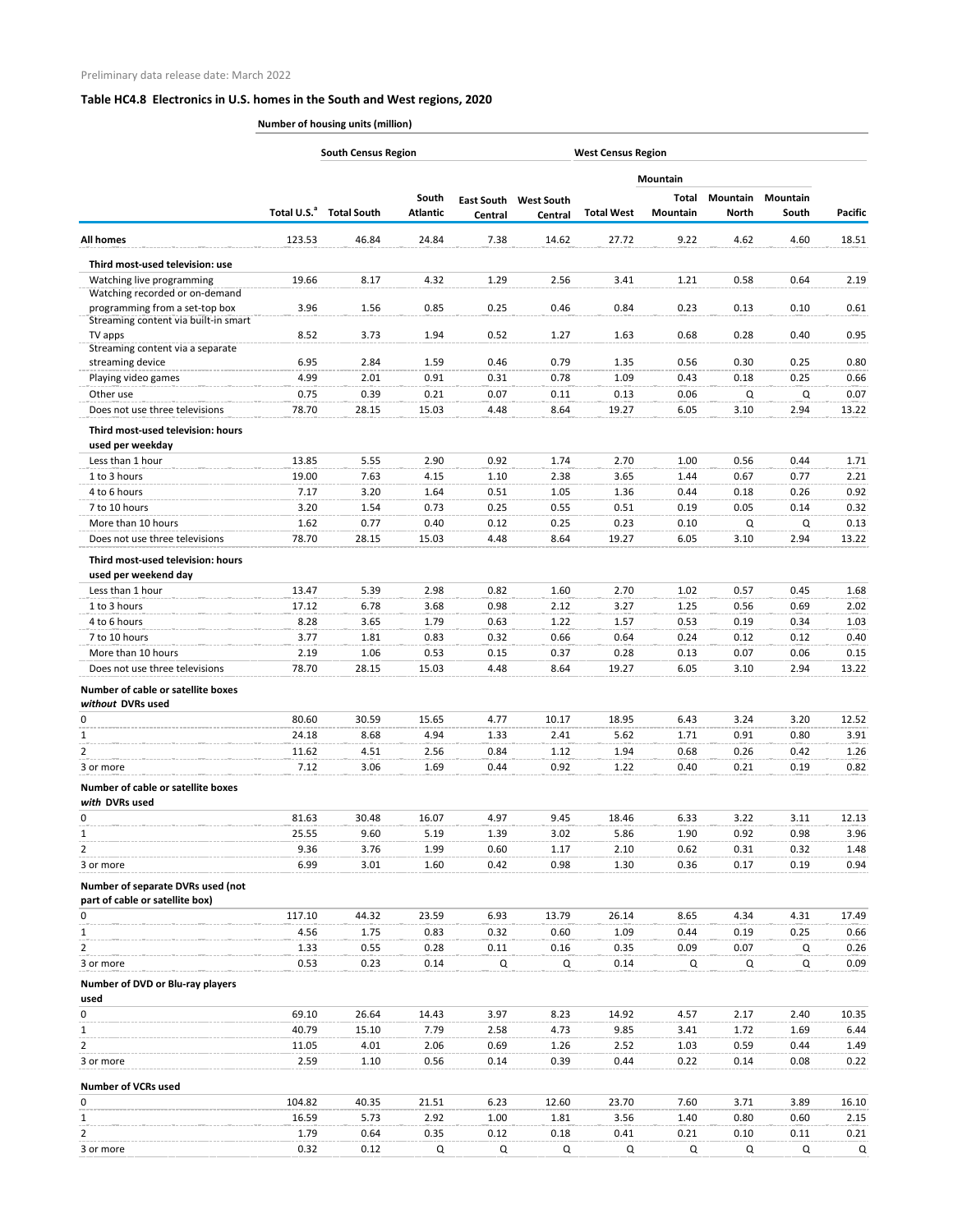|                                                        | <b>South Census Region</b><br><b>West Census Region</b> |                                     |                 |         |                              |                   |                 |                 |                 |                |
|--------------------------------------------------------|---------------------------------------------------------|-------------------------------------|-----------------|---------|------------------------------|-------------------|-----------------|-----------------|-----------------|----------------|
|                                                        |                                                         |                                     |                 |         |                              |                   | <b>Mountain</b> |                 |                 |                |
|                                                        |                                                         |                                     | South           |         | <b>East South West South</b> |                   | Total           | <b>Mountain</b> | <b>Mountain</b> |                |
|                                                        |                                                         | Total U.S. <sup>a</sup> Total South | <b>Atlantic</b> | Central | Central                      | <b>Total West</b> | Mountain        | <b>North</b>    | South           | <b>Pacific</b> |
| <b>All homes</b>                                       | 123.53                                                  | 46.84                               | 24.84           | 7.38    | 14.62                        | 27.72             | 9.22            | 4.62            | 4.60            | 18.51          |
| <b>Number of internet streaming</b>                    |                                                         |                                     |                 |         |                              |                   |                 |                 |                 |                |
| devices used                                           |                                                         |                                     |                 |         |                              |                   |                 |                 |                 |                |
| 0                                                      | 54.15                                                   | 19.66                               | 10.03           | 3.21    | 6.42                         | 11.88             | 3.96            | 2.02            | 1.95            | 7.92           |
| 1                                                      | 34.74                                                   | 12.88                               | 7.05            | 2.09    | 3.74                         | 8.65              | 2.63            | 1.29            | 1.34            | 6.02           |
| 2                                                      | 18.68                                                   | 7.66                                | 4.24            | 1.09    | 2.33                         | 4.17              | 1.46            | 0.74            | 0.72            | 2.71           |
| 3 or more                                              | 15.95                                                   | 6.64                                | 3.53            | 0.99    | 2.13                         | 3.02              | 1.16            | 0.57            | 0.59            | 1.85           |
| Number of home theater or audio                        |                                                         |                                     |                 |         |                              |                   |                 |                 |                 |                |
| systems used                                           |                                                         |                                     |                 |         |                              |                   |                 |                 |                 |                |
| 0                                                      | 92.93                                                   | 35.52                               | 18.66           | 5.83    | 11.03                        | 19.96             | 6.58            | 3.30            | 3.28            | 13.38          |
| 1                                                      | 25.81                                                   | 9.49                                | 5.26            | 1.34    | 2.90                         | 6.73              | 2.20            | 1.08            | 1.11            | 4.54           |
| $\overline{2}$                                         | 4.17                                                    | 1.51                                | 0.76            | 0.17    | 0.58                         | 0.91              | 0.37            | 0.19            | 0.19            | 0.53           |
| 3 or more                                              | 0.63                                                    | 0.32                                | 0.17            | Q       | 0.12                         | 0.12              | 0.07            | 0.05            | Q               | Q              |
| Number of video game consoles used                     |                                                         |                                     |                 |         |                              |                   |                 |                 |                 |                |
| 0                                                      | 81.03                                                   | 30.98                               | 16.82           | 4.92    | 9.25                         | 17.76             | 5.71            | 2.77            | 2.94            | 12.05          |
| 1                                                      | 29.51                                                   | 11.02                               | 5.56            | 1.79    | 3.67                         | 7.00              | 2.35            | 1.26            | 1.09            | 4.65           |
| $\overline{2}$                                         | 9.59                                                    | 3.53                                | 1.77            | 0.52    | 1.24                         | 2.24              | 0.80            | 0.38            | 0.42            | 1.44           |
| 3 or more                                              | 3.40                                                    | 1.31                                | 0.70            | 0.16    | 0.46                         | 0.73              | 0.36            | 0.20            | 0.16            | 0.37           |
| Have internet access in the home                       |                                                         |                                     |                 |         |                              |                   |                 |                 |                 |                |
| Yes                                                    | 114.73                                                  | 43.07                               | 23.02           | 6.66    | 13.39                        | 26.41             | 8.73            | 4.37            | 4.36            | 17.68          |
| Pays cell phone company or internet                    |                                                         |                                     |                 |         |                              |                   |                 |                 |                 |                |
| service provider<br>Does not pay cell phone company or | 110.21                                                  | 41.41                               | 22.18           | 6.31    | 12.92                        | 25.34             | 8.33            | 4.15            | 4.18            | 17.01          |
| internet service provider                              | 4.51                                                    | 1.66                                | 0.84            | 0.35    | 0.48                         | 1.07              | 0.39            | 0.21            | 0.18            | 0.68           |
| No                                                     | 8.80                                                    | 3.77                                | 1.83            | 0.72    | 1.23                         | 1.31              | 0.49            | 0.25            | 0.24            | 0.82           |
|                                                        |                                                         |                                     |                 |         |                              |                   |                 |                 |                 |                |
| <b>Number of smart speakers</b><br>0                   | 84.23                                                   | 32.23                               | 16.32           | 5.43    | 10.47                        | 18.54             | 6.12            | 2.96            | 3.17            | 12.41          |
| 1                                                      |                                                         |                                     |                 |         |                              |                   |                 |                 |                 |                |
|                                                        | 20.09                                                   | 7.38                                | 4.19            | 1.06    | 2.13                         | 4.59              | 1.51            | 0.83            | 0.68            | 3.08           |
| 2                                                      | 9.62<br>9.59                                            | 3.70                                | 2.25            | 0.45    | 1.00                         | 2.03              | 0.59            | 0.31            | 0.28            | 1.44           |
| 3 or more                                              |                                                         | 3.53                                | 2.09            | 0.43    | 1.01                         | 2.57              | 0.99            | 0.52            | 0.47            | 1.58           |
| <b>Smart speaker controls</b>                          |                                                         |                                     |                 |         |                              |                   |                 |                 |                 |                |
| Lighting                                               | 9.70                                                    | 3.47                                | 2.04            | 0.43    | 0.99                         | 2.50              | 0.86            | 0.48            | 0.38            | 1.64           |
| Temperature                                            | 5.40                                                    | 1.93                                | 1.09            | 0.21    | 0.63                         | 1.50              | 0.57            | 0.31            | 0.26            | 0.92           |
| Security system, cameras, or locks                     | 7.07                                                    | 2.84                                | 1.63            | 0.32    | 0.89                         | 1.93              | 0.67            | 0.30            | 0.37            | 1.25           |
| Television, set-top box, or streaming<br>device        | 9.30                                                    | 3.52                                | 2.03            | 0.45    | 1.04                         | 2.19              | 0.72            | 0.38            | 0.34            | 1.47           |
| Something else                                         | 0.77                                                    | 0.33                                | 0.23            | Q       | Q                            | 0.19              | 0.06            | Q               | 0.05            | 0.13           |
| Does not use smart speaker to control                  |                                                         |                                     |                 |         |                              |                   |                 |                 |                 |                |
| devices                                                | 22.31                                                   | 8.33                                | 4.84            | 1.14    | 2.35                         | 5.07              | 1.70            | 0.92            | 0.78            | 3.36           |
| Does not have smart speaker                            | 84.23                                                   | 32.23                               | 16.32           | 5.43    | 10.47                        | 18.54             | 6.12            | 2.96            | 3.17            | 12.41          |
|                                                        |                                                         |                                     |                 |         |                              |                   |                 |                 |                 |                |
| Number of desktop computers used                       |                                                         |                                     |                 |         |                              |                   |                 |                 |                 |                |
| 0                                                      | 73.13                                                   | 28.97                               | 15.22           | 4.82    | 8.93                         | 14.80             | 5.09            | 2.57            | 2.53            | 9.70           |
| 1                                                      | 39.89                                                   | 14.20                               | 7.57            | 2.07    | 4.56                         | 9.89              | 3.18            | 1.55            | 1.62            | 6.71           |
| 2                                                      | 7.92                                                    | 2.76                                | 1.55            | 0.37    | 0.83                         | 2.27              | 0.71            | 0.36            | 0.35            | 1.56           |
| 3 or more                                              | 2.58                                                    | 0.91                                | 0.50            | 0.12    | 0.29                         | 0.76              | 0.23            | 0.13            | 0.10            | 0.53           |
| Number of laptop computers used                        |                                                         |                                     |                 |         |                              |                   |                 |                 |                 |                |
| 0                                                      | 31.34                                                   | 12.56                               | 6.08            | 2.43    | 4.04                         | 6.10              | 2.12            | 1.01            | 1.11            | 3.98           |
| 1                                                      | 44.71                                                   | 17.20                               | 9.18            | 2.68    | 5.34                         | 9.84              | 3.35            | 1.64            | 1.71            | 6.49           |
| 2                                                      | 28.21                                                   | 10.24                               | 5.69            | 1.51    | 3.04                         | 6.76              | 2.31            | 1.15            | 1.16            | 4.45           |
| 3 or more                                              | 19.27                                                   | 6.85                                | 3.89            | 0.76    | 2.20                         | 5.02              | 1.44            | 0.82            | 0.62            | 3.58           |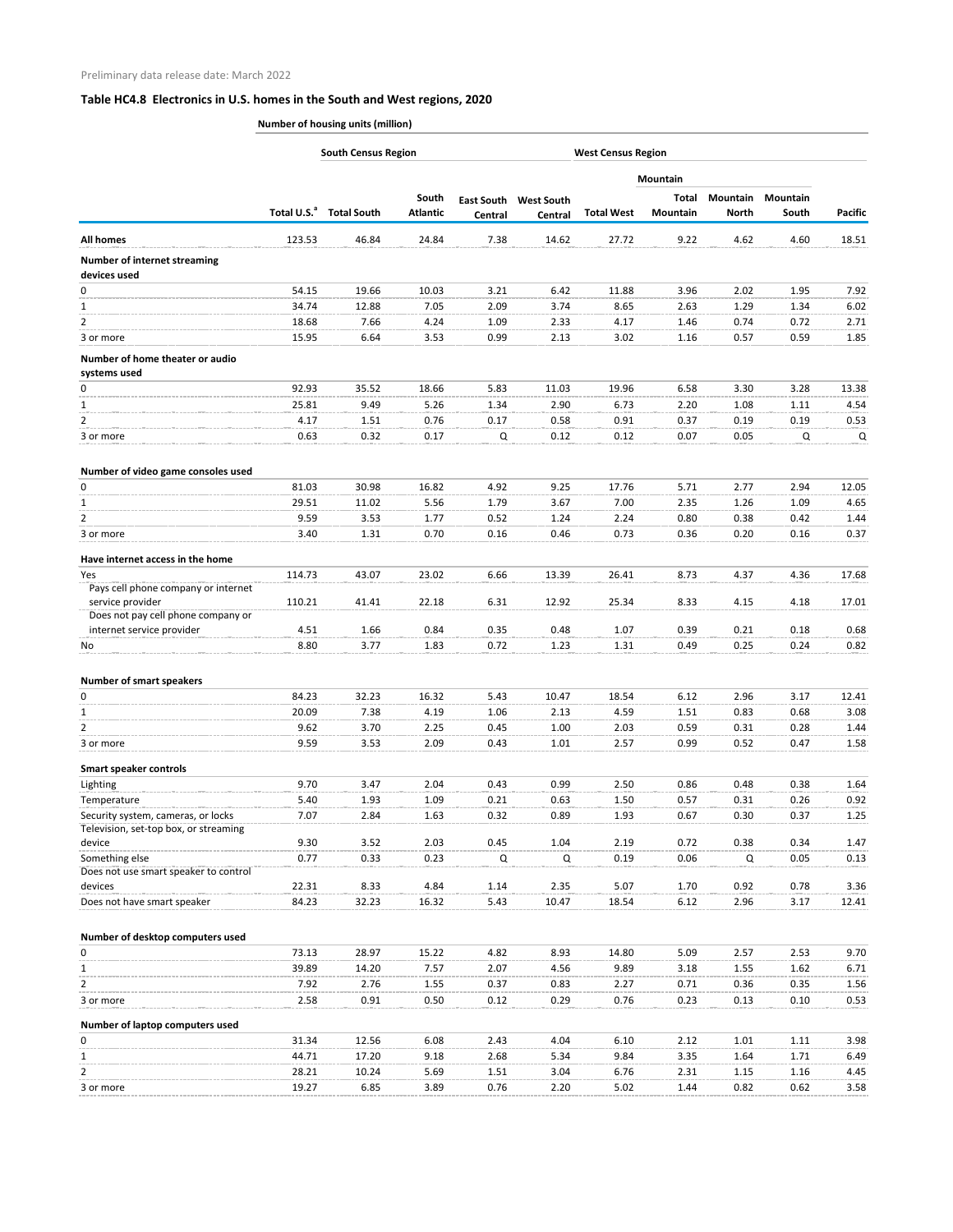**Number of housing units (million)**

|                                                           |                         | <b>South Census Region</b> |                          |         |                                         | <b>West Census Region</b> |                          |                          |                          |                |  |
|-----------------------------------------------------------|-------------------------|----------------------------|--------------------------|---------|-----------------------------------------|---------------------------|--------------------------|--------------------------|--------------------------|----------------|--|
|                                                           |                         |                            |                          |         |                                         |                           | Mountain                 |                          |                          |                |  |
|                                                           | Total U.S. <sup>a</sup> | <b>Total South</b>         | South<br><b>Atlantic</b> | Central | <b>East South West South</b><br>Central | <b>Total West</b>         | <b>Total</b><br>Mountain | Mountain<br><b>North</b> | <b>Mountain</b><br>South | <b>Pacific</b> |  |
| <b>All homes</b>                                          | 123.53                  | 46.84                      | 24.84                    | 7.38    | 14.62                                   | 27.72                     | 9.22                     | 4.62                     | 4.60                     | 18.51          |  |
| <b>Number of tablets and e-readers</b><br>used            |                         |                            |                          |         |                                         |                           |                          |                          |                          |                |  |
| 0                                                         | 50.01                   | 19.71                      | 10.06                    | 3.31    | 6.34                                    | 10.26                     | 3.52                     | 1.66                     | 1.86                     | 6.74           |  |
| $\mathbf{1}$                                              | 39.90                   | 14.91                      | 8.01                     | 2.39    | 4.51                                    | 9.12                      | 3.05                     | 1.57                     | 1.48                     | 6.08           |  |
| $\overline{2}$                                            | 22.27                   | 8.37                       | 4.76                     | 1.10    | 2.50                                    | 5.29                      | 1.77                     | 0.88                     | 0.89                     | 3.52           |  |
| 3 or more                                                 | 11.36                   | 3.86                       | 2.01                     | 0.58    | 1.27                                    | 3.05                      | 0.88                     | 0.50                     | 0.38                     | 2.17           |  |
| Number of smartphones used                                |                         |                            |                          |         |                                         |                           |                          |                          |                          |                |  |
| 0                                                         | 14.76                   | 5.63                       | 2.96                     | 1.10    | 1.58                                    | 2.72                      | 0.95                     | 0.47                     | 0.48                     | 1.77           |  |
| $\mathbf{1}$                                              | 30.98                   | 11.72                      | 6.34                     | 1.86    | 3.52                                    | 6.57                      | 2.27                     | 1.15                     | 1.13                     | 4.30           |  |
| $\overline{2}$                                            | 46.13                   | 17.51                      | 9.50                     | 2.74    | 5.27                                    | 10.33                     | 3.67                     | 1.81                     | 1.86                     | 6.66           |  |
| 3 or more                                                 | 31.66                   | 11.98                      | 6.05                     | 1.68    | 4.25                                    | 8.11                      | 2.32                     | 1.19                     | 1.13                     | 5.78           |  |
| Number of other cell phones used                          |                         |                            |                          |         |                                         |                           |                          |                          |                          |                |  |
| 0                                                         | 101.09                  | 38.14                      | 20.17                    | 5.99    | 11.98                                   | 23.47                     | 7.66                     | 3.89                     | 3.77                     | 15.81          |  |
| $\mathbf{1}$                                              | 14.79                   | 5.58                       | 3.19                     | 0.96    | 1.42                                    | 2.84                      | 1.01                     | 0.48                     | 0.53                     | 1.83           |  |
| $\overline{2}$                                            | 5.08                    | 2.06                       | 0.97                     | 0.27    | 0.82                                    | 0.90                      | 0.36                     | 0.18                     | 0.19                     | 0.54           |  |
| 3 or more                                                 | 2.57                    | 1.07                       | 0.52                     | 0.16    | 0.39                                    | 0.51                      | 0.18                     | 0.06                     | 0.12                     | 0.33           |  |
| Number of printers, scanners,<br>copiers, or fax machines |                         |                            |                          |         |                                         |                           |                          |                          |                          |                |  |
| 0                                                         | 44.08                   | 17.58                      | 8.57                     | 3.12    | 5.89                                    | 8.43                      | 2.95                     | 1.39                     | 1.55                     | 5.48           |  |
| $\mathbf{1}$                                              | 68.40                   | 25.23                      | 13.92                    | 3.74    | 7.56                                    | 16.37                     | 5.33                     | 2.71                     | 2.61                     | 11.04          |  |
| 2                                                         | 9.41                    | 3.39                       | 1.95                     | 0.48    | 0.96                                    | 2.50                      | 0.83                     | 0.45                     | 0.38                     | 1.66           |  |
| 3 or more                                                 | 1.63                    | 0.65                       | 0.40                     | Q       | 0.21                                    | 0.43                      | 0.11                     | 0.05                     | 0.05                     | 0.32           |  |

Source: U.S. Energy Information Administration, Office of Energy Demand and Integrated Statistics, Form EIA-457A of the *2020 Residential Energy Consumption Survey*

Notes: Because of rounding, data may not sum to totals. See RECS Terminology for definition of terms used in these tables.

<sup>a</sup> Total U.S. includes all primary occupied housing units in the 50 states and the District of Columbia. Vacant housing units, seasonal units, second homes, military houses, and group quarters are excluded.

Q = Data withheld because either the relative standard error (RSE) was greater than 50% or fewer than 10 households in reporting sample.

N = No households in reporting sample.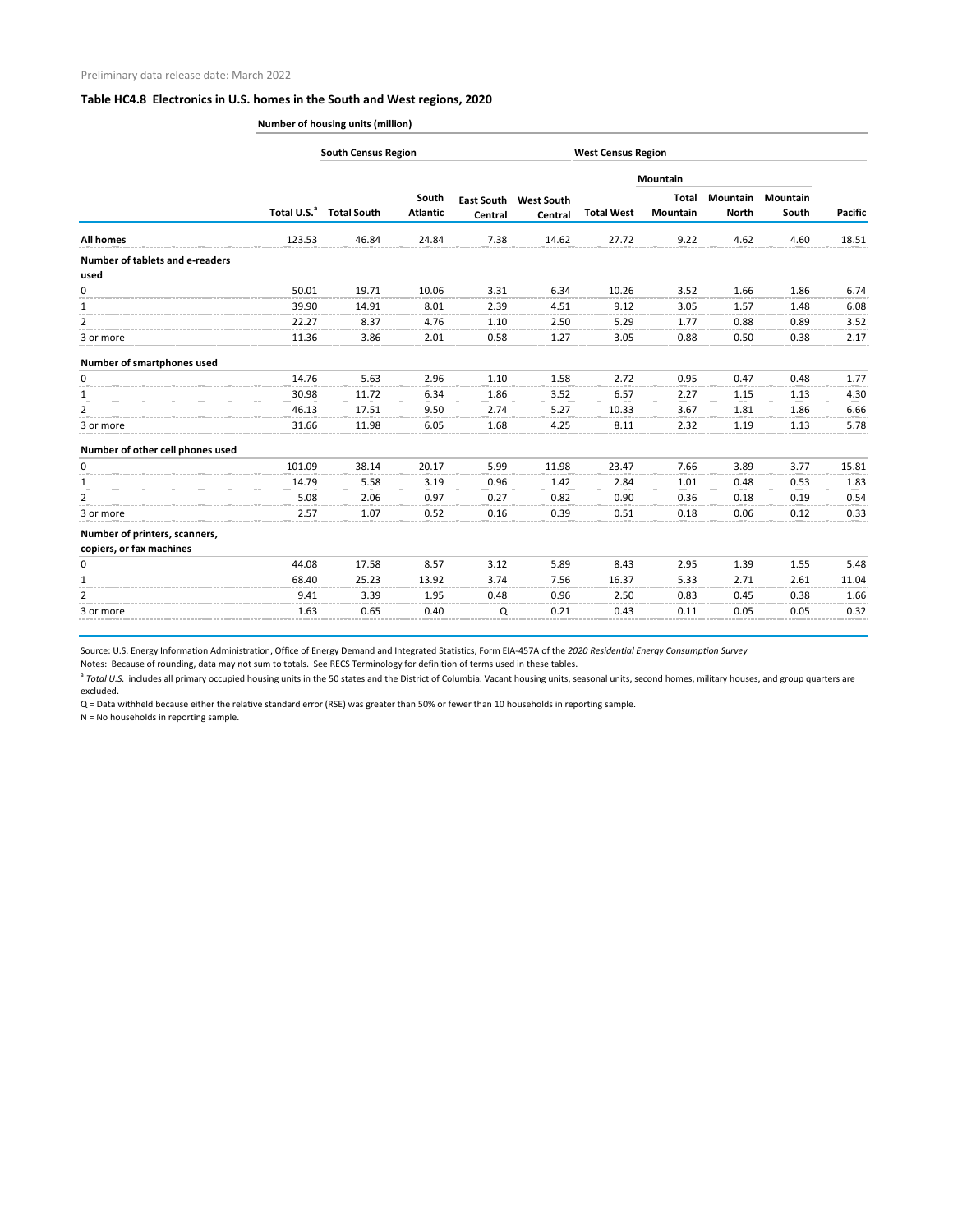**RSEs for number of housing units**

|                                                             |              | <b>South Census Region</b>          |                          | <b>West Census Region</b> |                                         |                   |                          |                          |                   |              |  |
|-------------------------------------------------------------|--------------|-------------------------------------|--------------------------|---------------------------|-----------------------------------------|-------------------|--------------------------|--------------------------|-------------------|--------------|--|
|                                                             |              |                                     |                          |                           |                                         |                   | <b>Mountain</b>          |                          |                   |              |  |
|                                                             |              | Total U.S. <sup>a</sup> Total South | South<br><b>Atlantic</b> | Central                   | <b>East South West South</b><br>Central | <b>Total West</b> | Total<br><b>Mountain</b> | Mountain<br><b>North</b> | Mountain<br>South | Pacific      |  |
| <b>All homes</b>                                            | 0.00         | 0.00                                | 0.00                     | 0.00                      | 0.00                                    | 0.00              | 0.00                     | 0.00                     | 0.00              | 0.00         |  |
| <b>Number of televisions used</b>                           |              |                                     |                          |                           |                                         |                   |                          |                          |                   |              |  |
| 0                                                           | 5.40         | 9.88                                | 12.10                    | 23.77                     | 15.31                                   | 8.87              | 13.71                    | 18.33                    | 25.13             | 11.24        |  |
| $\mathbf{1}$                                                | 1.33         | 2.82                                | 4.01                     | 5.42                      | 4.84                                    | 2.52              | 3.61                     | 5.29                     | 5.35              | 3.13         |  |
| $\overline{2}$                                              | 1.22         | 2.07                                | 2.77                     | 3.97                      | 3.67                                    | 2.32              | 3.93                     | 5.09                     | 5.43              | 3.26         |  |
| 3                                                           | 1.60         | 2.24                                | 2.99                     | 6.22                      | 4.76                                    | 3.52              | 5.25                     | 7.15                     | 7.22              | 5.00         |  |
| 4                                                           | 2.54         | 3.66                                | 5.21                     | 6.80                      | 6.01                                    | 5.40              | 6.66                     | 9.26                     | 10.15             | 8.35         |  |
| 5 or more                                                   | 3.59         | 4.79                                | 6.60                     | 9.76                      | 8.30                                    | 7.46              | 10.50                    | 14.30                    | 13.58             | 10.33        |  |
| Most-used television: display size                          |              |                                     |                          |                           |                                         |                   |                          |                          |                   |              |  |
| Less than 28 inches                                         | 3.09         | 6.18                                | 7.31                     | 14.70                     | 11.64                                   | 7.96              | 12.09                    | 15.75                    | 16.05             | 10.31        |  |
| 28 to 39 inches                                             | 1.66         | 2.41                                | 3.89                     | 5.46                      | 4.98                                    | 3.54              | 5.34                     | 6.63                     | 7.12              | 4.39         |  |
| 40 to 59 inches                                             | 0.77         | 1.13                                | 1.75                     | 2.45                      | 2.39                                    | 1.63              | 2.52                     | 3.28                     | 3.54              | 2.31         |  |
| 60 inches or more                                           | 1.56         | 2.24                                | 3.60                     | 7.02                      | 3.97                                    | 2.39              | 3.82                     | 5.97                     | 4.86              | 3.39         |  |
| Does not use a television                                   | 5.40         | 9.88                                | 12.10                    | 23.77                     | 15.31                                   | 8.87              | 13.71                    | 18.33                    | 25.13             | 11.24        |  |
| Most-used television: display type                          |              |                                     |                          |                           |                                         |                   |                          |                          |                   |              |  |
| LED or OLED                                                 | 0.66         | 1.18                                | 1.55                     | 1.91                      | 1.89                                    | 1.37              | 1.91                     | 2.61                     | 2.81              | 1.90         |  |
| <b>LCD</b>                                                  | 1.49         | 2.67                                | 3.35                     | 5.31                      | 4.98                                    | 2.91              | 4.35                     | 5.75                     | 6.16              | 3.94         |  |
| Plasma                                                      | 2.67         | 4.00                                | 5.69                     | 7.93                      | 5.86                                    | 5.30              | 7.27                     | 12.76                    | 11.40             | 7.01         |  |
| Projection                                                  | 11.15        | 21.14                               | 37.71                    | 39.76                     | 32.06                                   | 19.40             | 26.67                    | 36.48                    | 44.43             | 26.64        |  |
| Standard tube                                               | 8.18         | 14.01                               | 15.76                    | 20.31                     | 27.70                                   | 17.55             | 17.41                    | 24.24                    | 24.78             | 28.37        |  |
| Does not use a television                                   | 5.40         | 9.88                                | 12.10                    | 23.77                     | 15.31                                   | 8.87              | 13.71                    | 18.33                    | 25.13             | 11.24        |  |
| Most-used television: use                                   |              |                                     |                          |                           |                                         |                   |                          |                          |                   |              |  |
| Watching live programming<br>Watching recorded or on-demand | 0.80         | 1.21                                | 1.80                     | 2.56                      | 2.58                                    | 2.19              | 3.02                     | 4.73                     | 3.28              | 2.98         |  |
| programming from a set-top box                              | 2.66         | 4.29                                | 5.85                     | 8.31                      | 7.64                                    | 5.21              | 7.39                     | 12.22                    | 8.83              | 6.95         |  |
| Streaming content via built-in smart                        | 1.38         | 2.15                                | 2.95                     | 4.89                      | 4.04                                    | 2.62              | 3.55                     | 4.99                     | 5.19              | 3.71         |  |
| TV apps<br>Streaming content via a separate                 |              |                                     |                          |                           |                                         |                   |                          |                          |                   |              |  |
| streaming device                                            | 2.20         | 3.48                                | 4.50                     | 7.94                      | 6.97                                    | 4.25              | 6.14                     | 7.80                     | 8.95              | 4.88         |  |
| Playing video games                                         | 5.01         | 8.49                                | 13.04                    | 15.58                     | 11.30                                   | 11.60             | 15.17                    | 17.39                    | 25.71             | 15.57        |  |
| Other use                                                   | 8.47         | 12.57                               | 21.92                    | 24.06                     | 25.45                                   | 17.52             | 28.73                    | 40.37                    | 33.26             | 23.60        |  |
| Does not use a television                                   | 5.40         | 9.88                                | 12.10                    | 23.77                     | 15.31                                   | 8.87              | 13.71                    | 18.33                    | 25.13             | 11.24        |  |
| Most-used television: hours used                            |              |                                     |                          |                           |                                         |                   |                          |                          |                   |              |  |
| per weekday                                                 |              |                                     |                          |                           |                                         |                   |                          |                          |                   |              |  |
| Less than 1 hour                                            | 5.31         | 8.06                                | 11.11                    | 17.09                     | 15.59                                   | 10.12             | 14.51                    | 17.98                    | 19.41             | 11.98        |  |
| 1 to 3 hours                                                | 1.61         | 2.45                                | 3.50                     | 4.85                      | 4.60                                    | 2.93              | 4.32                     | 5.22                     | 7.11<br>4.79      | 3.95         |  |
| 4 to 6 hours                                                | 1.37<br>1.74 | 2.00<br>3.35                        | 2.81                     | 4.53                      | 3.66                                    | 2.78<br>3.99      | 3.50<br>5.13             | 5.47                     |                   | 3.44         |  |
| 7 to 10 hours<br>More than 10 hours                         | 2.20         |                                     | 4.53                     | 5.10                      | 5.61                                    | 4.75              | 7.76                     | 7.53                     | 7.59<br>9.17      | 5.59<br>6.74 |  |
| Does not use a television                                   | 5.40         | 3.12<br>9.88                        | 4.67<br>12.10            | 5.09<br>23.77             | 5.32<br>15.31                           | 8.87              | 13.71                    | 10.99<br>18.33           | 25.13             | 11.24        |  |
| Most-used television: hours used                            |              |                                     |                          |                           |                                         |                   |                          |                          |                   |              |  |
| per weekend day                                             |              |                                     |                          |                           |                                         |                   |                          |                          |                   |              |  |
| Less than 1 hour                                            | 5.16         | 7.84                                | 11.11                    | 14.91                     | 16.83                                   | 9.62              | 18.00                    | 26.81                    | 20.97             | 10.70        |  |
| 1 to 3 hours                                                | 1.74         | 2.76                                | 4.32                     | 5.82                      | 6.20                                    | 4.01              | 4.54                     | 6.03                     | 7.43              | 5.50         |  |
| 4 to 6 hours                                                | 1.31         | 1.98                                | 2.86                     | 3.92                      | 3.35                                    | 2.69              | 3.23                     | 4.38                     | 4.67              | 3.99         |  |
| 7 to 10 hours                                               | 1.47         | 2.61                                | 4.02                     | 4.60                      | 3.74                                    | 3.38              | 4.87                     | 7.01                     | 6.65              | 4.33         |  |
| More than 10 hours                                          | 1.90         | 2.59                                | 4.20                     | 4.34                      | 4.33                                    | 3.75              | 6.42                     | 8.98                     | 7.85              | 5.37         |  |
| Does not use a television                                   | 5.40         | 9.88                                | 12.10                    | 23.77                     | 15.31                                   | 8.87              | 13.71                    | 18.33                    | 25.13             | 11.24        |  |
| Second most-used television:<br>display size                |              |                                     |                          |                           |                                         |                   |                          |                          |                   |              |  |
| Less than 28 inches                                         | 2.39         | 4.60                                | 6.43                     | 8.00                      | 7.89                                    | 5.29              | 6.76                     | 10.54                    | 10.06             | 8.26         |  |
| 28 to 39 inches                                             | 1.52         | 2.18                                | 3.70                     | 5.22                      | 4.71                                    | 3.57              | 5.00                     | 6.04                     | 7.20              | 4.34         |  |
| 40 to 59 inches                                             | 1.19         | 2.01                                | 2.70                     | 4.31                      | 3.06                                    | 2.90              | 3.81                     | 6.06                     | 5.27              | 3.67         |  |
| 60 inches or more                                           | 3.65         | 5.57                                | 6.86                     | 12.71                     | 10.38                                   | 7.13              | 10.53                    | 12.19                    | 13.68             | 8.72         |  |
| Does not use two televisions                                | 1.26         | 2.52                                | 3.53                     | 5.30                      | 4.98                                    | 2.26              | 3.18                     | 4.63                     | 4.79              | 2.95         |  |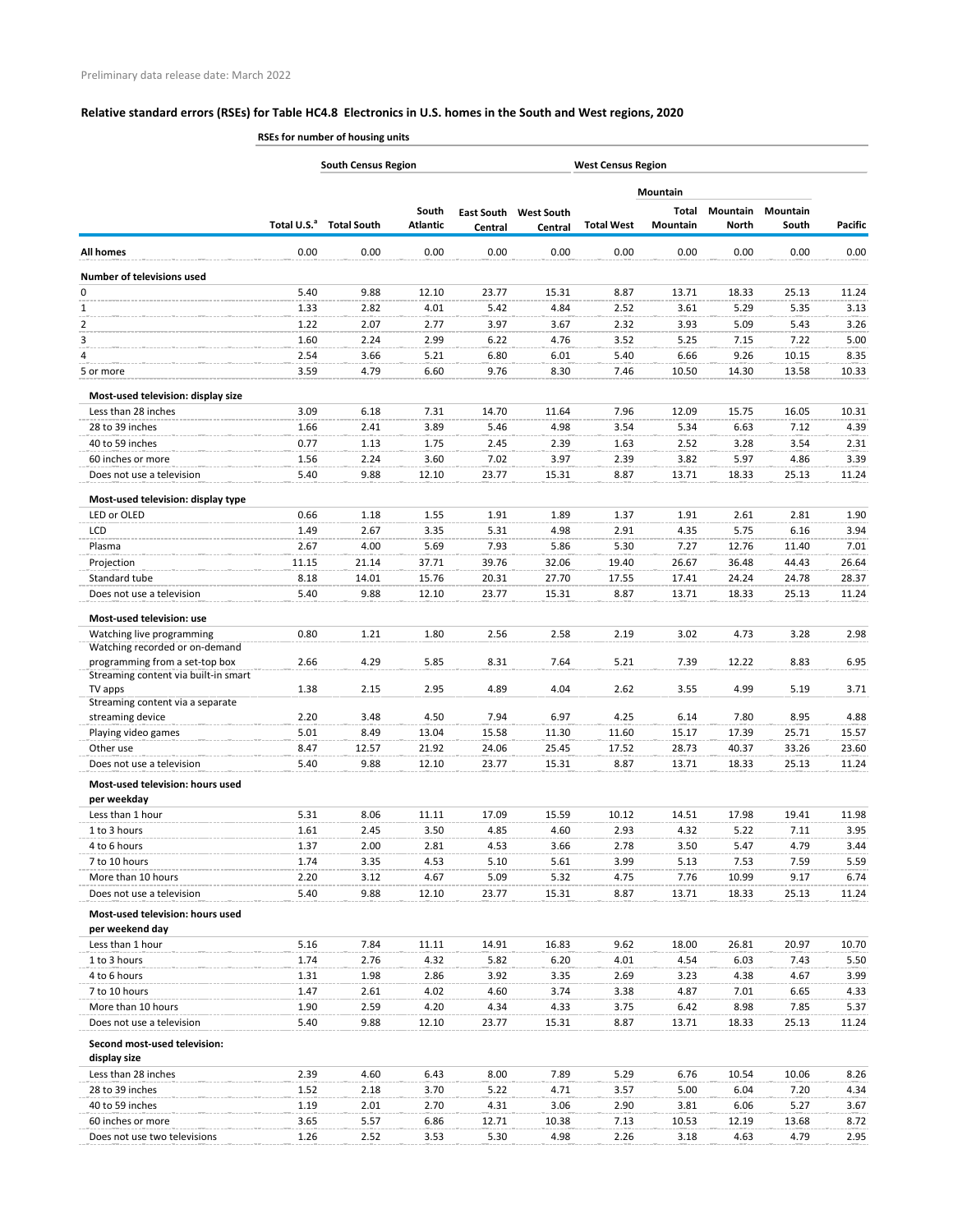**RSEs for number of housing units**

|                                                                        |               | <b>South Census Region</b><br><b>West Census Region</b> |                          |                |                                         |                   |                          |                                 |                          |                |
|------------------------------------------------------------------------|---------------|---------------------------------------------------------|--------------------------|----------------|-----------------------------------------|-------------------|--------------------------|---------------------------------|--------------------------|----------------|
|                                                                        |               |                                                         |                          |                |                                         |                   | <b>Mountain</b>          |                                 |                          |                |
|                                                                        |               | Total U.S. <sup>a</sup> Total South                     | South<br><b>Atlantic</b> | <b>Central</b> | <b>East South West South</b><br>Central | <b>Total West</b> | Total<br><b>Mountain</b> | <b>Mountain</b><br><b>North</b> | <b>Mountain</b><br>South | <b>Pacific</b> |
| <b>All homes</b>                                                       | 0.00          | 0.00                                                    | 0.00                     | 0.00           | 0.00                                    | 0.00              | 0.00                     | 0.00                            | 0.00                     | 0.00           |
| Second most-used television:<br>display type                           |               |                                                         |                          |                |                                         |                   |                          |                                 |                          |                |
| LED or OLED                                                            | 1.08          | 1.89                                                    | 2.68                     | 3.22           | 2.56                                    | 2.57              | 2.68                     | 3.83                            | 3.71                     | 3.09           |
| LCD.                                                                   | 1.85          | 2.74                                                    | 3.79                     | 5.88           | 5.16                                    | 3.59              | 5.16                     | 7.49                            | 7.40                     | 4.47           |
| Plasma                                                                 | 3.66          | 5.55                                                    | 7.92                     | 10.55          | 9.90                                    | 8.70              | 8.98                     | 15.11                           | 12.80                    | 12.17          |
| Projection                                                             | 11.64         | 18.76                                                   | 26.79                    | 36.22          | 36.62                                   | 24.42             | 34.57                    | 39.70                           | 58.68                    | 36.74          |
| Standard tube                                                          | 5.98          | 8.76                                                    | 13.22                    | 16.48          | 18.20                                   | 15.93             | 19.40                    | 24.69                           | 33.54                    | 25.40          |
| Does not use two televisions                                           | 1.26          | 2.52                                                    | 3.53                     | 5.30           | 4.98                                    | 2.26              | 3.18                     | 4.63                            | 4.79                     | 2.95           |
| Second most-used television: use                                       |               |                                                         |                          |                |                                         |                   |                          |                                 |                          |                |
| Watching live programming<br>Watching recorded or on-demand            | 1.22          | 1.45                                                    | 2.52                     | 3.82           | 3.50                                    | 2.67              | 3.42                     | 5.86                            | 4.98                     | 3.35           |
| programming from a set-top box<br>Streaming content via built-in smart | 2.51          | 4.36                                                    | 6.70                     | 9.49           | 9.12                                    | 6.24              | 8.72                     | 13.64                           | 12.34                    | 8.96           |
| TV apps<br>Streaming content via a separate                            | 2.10          | 3.04                                                    | 4.35                     | 7.25           | 6.14                                    | 4.57              | 5.86                     | 9.13                            | 8.44                     | 6.12           |
| streaming device                                                       | 2.27          | 3.89                                                    | 5.72                     | 7.98           | 7.41                                    | 5.57              | 6.77                     | 9.15                            | 11.31                    | 7.59           |
| Playing video games                                                    | 3.10          | 4.57                                                    | 8.22                     | 10.40          | 8.09                                    | 7.78              | 8.11                     | 11.56                           | 12.26                    | 11.44          |
| Other use                                                              | 8.26          | 14.10                                                   | 24.76                    | 24.44          | 25.58                                   | 14.68             | 19.44                    | 26.72                           | 29.96                    | 23.76          |
| Does not use two televisions                                           | 1.26          | 2.52                                                    | 3.53                     | 5.30           | 4.98                                    | 2.26              | 3.18                     | 4.63                            | 4.79                     | 2.95           |
| Second most-used television: hours<br>used per weekday                 |               |                                                         |                          |                |                                         |                   |                          |                                 |                          |                |
| Less than 1 hour                                                       | 1.98          | 3.45                                                    | 5.30                     | 6.29           | 6.44                                    | 4.47              | 6.50                     | 8.83                            | 9.58                     | 6.09           |
| 1 to 3 hours                                                           | 1.27          | 1.73                                                    | 2.68                     | 4.78           | 3.52                                    | 2.57              | 3.66                     | 5.05                            | 5.60                     | 3.37           |
| 4 to 6 hours                                                           | 1.94          | 2.63                                                    | 4.41                     | 5.77           | 5.11                                    | 4.90              | 6.32                     | 10.27                           | 8.63                     | 6.46           |
| 7 to 10 hours                                                          | 2.94          | 4.67                                                    | 7.16                     | 10.55          | 9.03                                    | 7.12              | 11.99                    | 16.73                           | 13.88                    | 9.06           |
| More than 10 hours                                                     | 4.88          | 6.47                                                    | 8.36                     | 11.29          | 12.14                                   | 11.32             | 13.49                    | 24.04                           | 17.91                    | 15.44          |
| Does not use two televisions                                           | 1.26          | 2.52                                                    | 3.53                     | 5.30           | 4.98                                    | 2.26              | 3.18                     | 4.63                            | 4.79                     | 2.95           |
| Second most-used television: hours<br>used per weekend day             |               |                                                         |                          |                |                                         |                   |                          |                                 |                          |                |
| Less than 1 hour                                                       | 2.14          | 3.91                                                    | 5.55                     | 7.09           | 6.52                                    | 4.78              | 6.73                     | 9.44                            | 9.83                     | 5.91           |
| 1 to 3 hours                                                           | 1.39          | 1.76                                                    | 3.08                     | 4.21           | 3.92                                    | 2.82              | 3.50                     | 5.68                            | 4.98                     | 4.01           |
| 4 to 6 hours                                                           | 1.96          | 3.05                                                    | 4.81                     | 5.41           | 5.31                                    | 4.61              | 6.42                     | 9.92                            | 8.20                     | 6.39           |
| 7 to 10 hours                                                          | 2.58          | 4.16                                                    | 6.09                     | 8.17           | 6.88                                    | 7.25              | 8.91                     | 12.31                           | 13.60                    | 10.25          |
| More than 10 hours                                                     | 4.80          | 6.83                                                    | 8.36                     | 10.54          | 10.82                                   | 10.15             | 12.60                    | 19.17                           | 17.92                    | 16.20          |
| Does not use two televisions                                           | 1.26          | 2.52                                                    | 3.53                     | 5.30           | 4.98                                    | 2.26              | 3.18                     | 4.63                            | 4.79                     | 2.95           |
| Third most-used television: display<br>size                            |               |                                                         |                          |                |                                         |                   |                          |                                 |                          |                |
| Less than 28 inches                                                    | 2.74          | 4.47                                                    | 5.94                     | 10.42          | 8.41                                    | 7.13              | 7.63                     | 10.92                           | 14.39                    | 9.17           |
| 28 to 39 inches                                                        | 1.77          | 3.23                                                    | 4.63                     | 5.95           | 6.67                                    | 5.80              | 7.02                     | 9.22                            | 10.35                    | 7.70           |
| 40 to 59 inches                                                        | 2.05          | 3.38                                                    | 5.22                     | 6.11           | 5.17                                    | 5.73              | 6.67                     | 9.52                            | 8.73                     | 8.70           |
| 60 inches or more                                                      | 6.16          | 9.64                                                    | 12.95                    | 21.27          | 18.42                                   | 14.62             | 17.96                    | 21.61                           | 26.53                    | 17.89          |
| Does not use three televisions                                         | 0.55          | 1.05                                                    | 1.43                     | 2.06           | 2.06                                    | 1.04              | 1.76                     | 2.46                            | 2.51                     | 1.34           |
| Third most-used television: display                                    |               |                                                         |                          |                |                                         |                   |                          |                                 |                          |                |
| type                                                                   |               |                                                         |                          |                |                                         |                   |                          |                                 |                          |                |
| LED or OLED                                                            | 1.58          | 2.45                                                    | 3.69                     | 5.32           | 3.84                                    | 3.70              | 4.93                     | 6.83                            | 6.78                     | 4.82           |
| <b>LCD</b>                                                             | 2.01          | 3.66                                                    | 5.94                     | 7.31           | 6.37                                    | 4.73              | 6.97                     | 9.11                            | 11.50                    | 6.29           |
| Plasma                                                                 | 5.52<br>13.80 | 7.57<br>18.17                                           | 10.87<br>30.81           | 16.40<br>37.77 | 13.50<br>36.92                          | 13.68<br>38.50    | 19.23<br>40.50           | 29.75<br>42.79                  | 26.80<br>101.04          | 15.48<br>94.34 |
| Projection<br>Standard tube                                            | 8.13          | 11.84                                                   | 18.40                    | 25.52          | 22.87                                   | 24.22             | 26.10                    | 33.83                           | 40.29                    | 33.28          |
| Does not use three televisions                                         | 0.55          | 1.05                                                    | 1.43                     | 2.06           | 2.06                                    | 1.04              | 1.76                     | 2.46                            | 2.51                     | 1.34           |
|                                                                        |               |                                                         |                          |                |                                         |                   |                          |                                 |                          |                |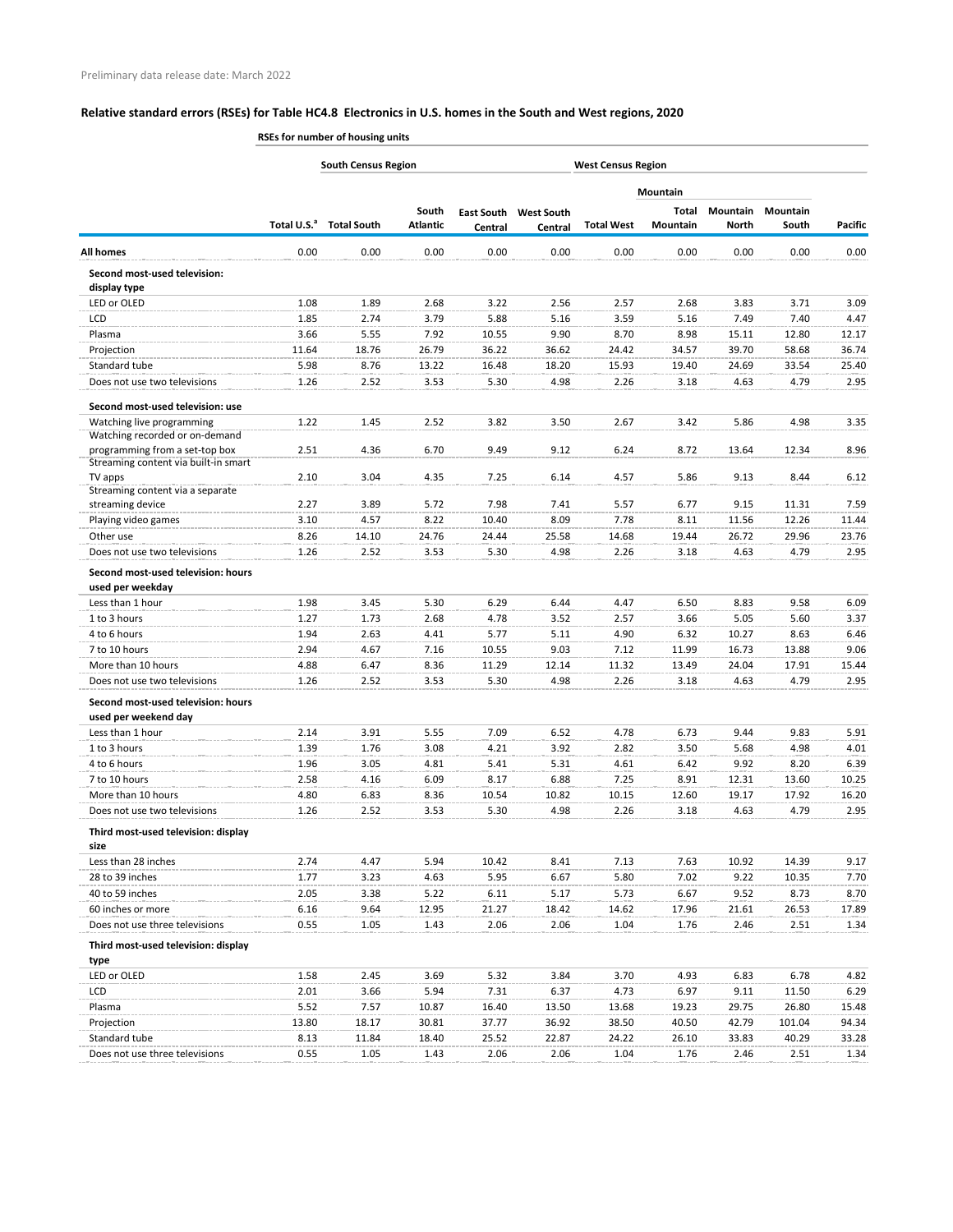**RSEs for number of housing units**

|                                                                      |                         | <b>South Census Region</b> |                          |         |                                         | <b>West Census Region</b> |                   |                          |                          |                |
|----------------------------------------------------------------------|-------------------------|----------------------------|--------------------------|---------|-----------------------------------------|---------------------------|-------------------|--------------------------|--------------------------|----------------|
|                                                                      |                         |                            |                          |         |                                         |                           | <b>Mountain</b>   |                          |                          |                |
|                                                                      | Total U.S. <sup>a</sup> | <b>Total South</b>         | South<br><b>Atlantic</b> | Central | <b>East South West South</b><br>Central | <b>Total West</b>         | Total<br>Mountain | Mountain<br><b>North</b> | <b>Mountain</b><br>South | <b>Pacific</b> |
| <b>All homes</b>                                                     | 0.00                    | 0.00                       | 0.00                     | 0.00    | 0.00                                    | 0.00                      | 0.00              | 0.00                     | 0.00                     | 0.00           |
| Third most-used television: use                                      |                         |                            |                          |         |                                         |                           |                   |                          |                          |                |
| Watching live programming                                            | 1.68                    | 2.81                       | 3.75                     | 6.51    | 5.65                                    | 4.30                      | 5.33              | 8.01                     | 7.29                     | 6.11           |
| Watching recorded or on-demand                                       |                         |                            |                          |         |                                         |                           |                   |                          |                          |                |
| programming from a set-top box                                       | 4.61                    | 6.61                       | 9.62                     | 14.06   | 12.66                                   | 8.78                      | 15.11             | 21.47                    | 23.80                    | 11.50          |
| Streaming content via built-in smart<br>TV apps                      | 2.98                    | 5.00                       | 6.86                     | 10.42   | 8.07                                    | 5.80                      | 8.61              | 13.81                    | 11.81                    | 8.87           |
| Streaming content via a separate                                     |                         |                            |                          |         |                                         |                           |                   |                          |                          |                |
| streaming device                                                     | 3.63                    | 5.65                       | 7.37                     | 10.01   | 9.93                                    | 6.88                      | 9.08              | 13.18                    | 13.97                    | 10.87          |
| Playing video games                                                  | 3.90                    | 6.43                       | 9.40                     | 11.56   | 10.88                                   | 8.14                      | 11.34             | 16.45                    | 15.67                    | 12.27          |
| Other use                                                            | 8.68                    | 12.45                      | 19.73                    | 30.98   | 27.13                                   | 27.47                     | 29.69             | 41.16                    | 42.09                    | 38.43          |
| Does not use three televisions                                       | 0.55                    | 1.05                       | 1.43                     | 2.06    | 2.06                                    | 1.04                      | 1.76              | 2.46                     | 2.51                     | 1.34           |
| Third most-used television: hours<br>used per weekday                |                         |                            |                          |         |                                         |                           |                   |                          |                          |                |
| Less than 1 hour                                                     | 2.17                    | 3.93                       | 5.55                     | 6.66    | 6.06                                    | 4.52                      | 6.24              | 8.15                     | 9.75                     | 6.54           |
| 1 to 3 hours                                                         | 1.82                    | 2.83                       | 4.37                     | 5.80    | 5.96                                    | 4.56                      | 6.43              | 9.01                     | 8.27                     | 6.56           |
| 4 to 6 hours                                                         | 3.20                    | 5.72                       | 8.93                     | 10.41   | 9.22                                    | 8.14                      | 11.93             | 19.80                    | 15.82                    | 10.49          |
| 7 to 10 hours                                                        | 5.57                    | 7.64                       | 10.69                    | 16.72   | 13.54                                   | 15.85                     | 16.01             | 30.74                    | 19.47                    | 23.77          |
| More than 10 hours                                                   | 8.34                    | 11.54                      | 16.13                    | 20.51   | 19.82                                   | 23.36                     | 28.86             | 42.71                    | 36.66                    | 32.42          |
| Does not use three televisions                                       | 0.55                    | 1.05                       | 1.43                     | 2.06    | 2.06                                    | 1.04                      | 1.76              | 2.46                     | 2.51                     | 1.34           |
| Third most-used television: hours<br>used per weekend day            |                         |                            |                          |         |                                         |                           |                   |                          |                          |                |
| Less than 1 hour                                                     | 2.16                    | 3.72                       | 5.44                     | 7.89    | 6.10                                    | 4.47                      | 6.41              | 9.10                     | 9.85                     | 6.38           |
| 1 to 3 hours                                                         | 2.14                    | 3.57                       | 4.72                     | 7.36    | 6.63                                    | 4.77                      | 6.91              | 10.43                    | 8.60                     | 6.46           |
| 4 to 6 hours                                                         | 2.93                    | 5.19                       | 8.09                     | 10.87   | 8.49                                    | 7.48                      | 9.84              | 16.60                    | 13.67                    | 9.99           |
| 7 to 10 hours                                                        | 4.75                    | 6.20                       | 10.08                    | 13.75   | 11.31                                   | 13.41                     | 17.05             | 23.63                    | 23.65                    | 20.25          |
| More than 10 hours                                                   | 6.54                    | 9.85                       | 14.50                    | 19.17   | 16.26                                   | 19.40                     | 24.18             | 31.73                    | 33.18                    | 29.64          |
| Does not use three televisions                                       | 0.55                    | 1.05                       | 1.43                     | 2.06    | 2.06                                    | 1.04                      | 1.76              | 2.46                     | 2.51                     | 1.34           |
| Number of cable or satellite boxes<br>without DVRs used              |                         |                            |                          |         |                                         |                           |                   |                          |                          |                |
| 0                                                                    | 0.66                    | 1.11                       | 1.65                     | 2.19    | 1.57                                    | 1.12                      | 1.21              | 2.06                     | 2.01                     | 1.51           |
| 1                                                                    | 1.99                    | 3.16                       | 3.92                     | 7.04    | 5.18                                    | 3.51                      | 4.25              | 6.24                     | 7.32                     | 4.87           |
| 2                                                                    | 2.86                    | 4.31                       | 5.96                     | 8.62    | 9.45                                    | 6.15                      | 7.49              | 14.46                    | 9.27                     | 8.60           |
| 3 or more                                                            | 3.88                    | 6.23                       | 7.31                     | 11.78   | 9.67                                    | 8.06                      | 9.70              | 15.80                    | 13.88                    | 11.71          |
| Number of cable or satellite boxes<br>with DVRs used                 |                         |                            |                          |         |                                         |                           |                   |                          |                          |                |
| 0                                                                    | 0.60                    | 1.11                       | 1.28                     | 2.22    | 1.91                                    | 1.32                      | 1.71              | 2.16                     | 2.28                     | 1.72           |
| $\mathbf{1}$                                                         | 1.75                    | 3.28                       | 3.86                     | 6.13    | 5.99                                    | 3.52                      | 4.58              | 6.51                     | 5.26                     | 4.83           |
| 2                                                                    | 3.25                    | 4.61                       | 5.98                     | 10.88   | 7.98                                    | 5.79                      | 8.34              | 12.11                    | 12.59                    | 7.81           |
| 3 or more                                                            | 2.88                    | 4.42                       | 6.63                     | 10.25   | 9.35                                    | 7.11                      | 11.28             | 18.79                    | 15.08                    | 8.94           |
| Number of separate DVRs used (not<br>part of cable or satellite box) |                         |                            |                          |         |                                         |                           |                   |                          |                          |                |
| 0                                                                    | 0.18                    | 0.33                       | 0.45                     | 0.71    | 0.62                                    | 0.41                      | 0.59              | 0.76                     | 0.90                     | 0.57           |
|                                                                      | 3.71                    | 6.44                       | 10.09                    | 12.84   | 10.85                                   | 6.97                      | 10.08             | 15.61                    | 14.06                    | 10.61          |
| 2                                                                    | 9.81                    | 13.98                      | 22.30                    | 23.98   | 22.44                                   | 20.87                     | 24.60             | 27.66                    | 44.26                    | 24.61          |
| 3 or more                                                            | 14.89                   | 19.74                      | 23.57                    | 48.96   | 38.34                                   | 23.75                     | 39.45             | 51.22                    | 45.85                    | 32.16          |
| Number of DVD or Blu-ray players<br>used                             |                         |                            |                          |         |                                         |                           |                   |                          |                          |                |
| 0                                                                    | 0.69                    | 1.09                       | 1.51                     | 2.62    | 1.89                                    | 1.83                      | 2.19              | 3.60                     | 3.07                     | 2.59           |
| 1                                                                    | 1.12                    | 1.73                       | 2.59                     | 4.20    | 3.13                                    | 2.78                      | 2.68              | 4.30                     | 4.26                     | 3.75           |
|                                                                      | 2.69                    | 4.59                       | 6.11                     | 8.99    | 7.54                                    | 5.50                      | 6.67              | 7.88                     | 10.85                    | 8.21           |
| 3 or more                                                            | 5.23                    | 8.70                       | 13.06                    | 17.34   | 14.18                                   | 11.87                     | 16.06             | 17.98                    | 25.41                    | 16.13          |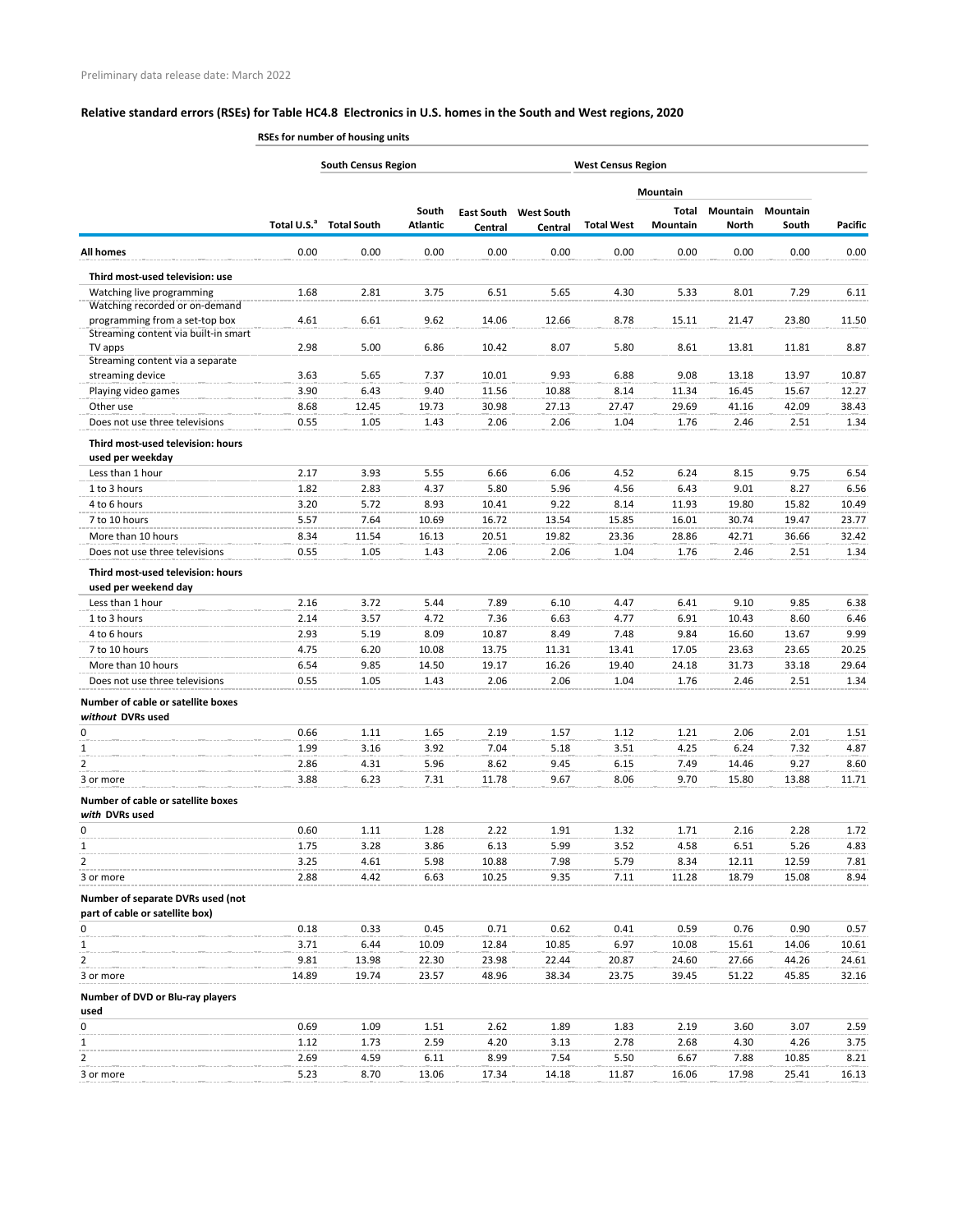|                                                                             | RSEs for number of housing units |                                     |                          |                |                                         |                           |                   |                                 |                   |                |  |  |
|-----------------------------------------------------------------------------|----------------------------------|-------------------------------------|--------------------------|----------------|-----------------------------------------|---------------------------|-------------------|---------------------------------|-------------------|----------------|--|--|
|                                                                             |                                  | <b>South Census Region</b>          |                          |                |                                         | <b>West Census Region</b> |                   |                                 |                   |                |  |  |
|                                                                             |                                  |                                     |                          |                |                                         |                           | Mountain          |                                 |                   |                |  |  |
|                                                                             |                                  | Total U.S. <sup>a</sup> Total South | South<br><b>Atlantic</b> | Central        | <b>East South West South</b><br>Central | <b>Total West</b>         | Total<br>Mountain | <b>Mountain</b><br><b>North</b> | Mountain<br>South | <b>Pacific</b> |  |  |
| <b>All homes</b>                                                            | 0.00                             | 0.00                                | 0.00                     | 0.00           | 0.00                                    | 0.00                      | 0.00              | 0.00                            | 0.00              | 0.00           |  |  |
| <b>Number of VCRs used</b>                                                  |                                  |                                     |                          |                |                                         |                           |                   |                                 |                   |                |  |  |
| 0                                                                           | 0.38                             | 0.56                                | 0.71                     | 1.38           | 0.96                                    | 0.72                      | 1.05              | 1.55                            | 1.55              | 0.99           |  |  |
| $\mathbf{1}$                                                                | 2.28                             | 3.67                                | 4.83                     | 7.41           | 6.23                                    | 4.63                      | 5.64              | 7.18                            | 9.17              | 7.09           |  |  |
| 2                                                                           | 6.96                             | 12.85                               | 17.24                    | 26.64          | 22.68                                   | 15.21                     | 16.17             | 20.19                           | 20.76             | 24.22          |  |  |
| 3 or more                                                                   | 15.47                            | 26.33                               | 34.96                    | 40.71          | 53.44                                   | 43.85                     | 60.90             | 70.87                           | 100.67            | 50.85          |  |  |
| <b>Number of internet streaming</b><br>devices used                         |                                  |                                     |                          |                |                                         |                           |                   |                                 |                   |                |  |  |
| 0                                                                           | 0.93                             | 1.46                                | 2.43                     | 3.43           | 2.42                                    | 1.93                      | 2.98              | 3.74                            | 3.90              | 2.61           |  |  |
| 1                                                                           | 1.29                             | 2.11                                | 3.35                     | 4.29           | 4.17                                    | 2.25                      | 3.97              | 5.78                            | 5.29              | 3.00           |  |  |
| 2                                                                           | 1.96                             | 2.94                                | 4.23                     | 5.41           | 5.89                                    | 3.68                      | 4.92              | 8.38                            | 8.20              | 5.55           |  |  |
| 3 or more                                                                   | 2.04                             | 3.14                                | 4.40                     | 6.60           | 6.73                                    | 4.33                      | 5.69              | 7.48                            | 9.54              | 6.44           |  |  |
| Number of home theater or audio<br>systems used                             |                                  |                                     |                          |                |                                         |                           |                   |                                 |                   |                |  |  |
| 0                                                                           | 0.43                             | 0.66                                | 1.05                     | 1.55           | 1.20                                    | 1.26                      | 1.71              | 2.26                            | 2.18              | 1.69           |  |  |
| 1                                                                           | 1.53                             | 2.65                                | 3.77                     | 6.48           | 4.41                                    | 3.57                      | 5.36              | 6.68                            | 6.61              | 4.79           |  |  |
| 2                                                                           | 4.18                             | 7.70                                | 9.90                     | 16.04          | 12.35                                   | 8.68                      | 12.12             | 16.84                           | 18.24             | 13.78          |  |  |
| 3 or more                                                                   | 12.65                            | 15.68                               | 21.59                    | 35.69          | 29.43                                   | 24.43                     | 29.03             | 37.33                           | 48.14             | 45.18          |  |  |
| Number of video game consoles used                                          |                                  |                                     |                          |                |                                         |                           |                   |                                 |                   |                |  |  |
| 0                                                                           | 0.58                             | 0.77                                | 1.24                     | 1.93           | 1.69                                    | 1.24                      | 1.95              | 2.87                            | 2.66              | 1.66           |  |  |
| 1                                                                           | 1.56                             | 2.25                                | 3.48                     | 5.61           | 3.85                                    | 3.09                      | 4.71              | 5.84                            | 6.56              | 4.11           |  |  |
| 2<br>3 or more                                                              | 2.83<br>4.86                     | 4.28<br>8.71                        | 6.47<br>10.95            | 10.31<br>18.38 | 7.54<br>14.64                           | 6.04<br>9.21              | 7.72<br>12.50     | 10.93<br>17.84                  | 9.60<br>20.47     | 7.98<br>16.15  |  |  |
|                                                                             |                                  |                                     |                          |                |                                         |                           |                   |                                 |                   |                |  |  |
| Have internet access in the home                                            |                                  |                                     |                          |                |                                         |                           |                   |                                 |                   |                |  |  |
| Yes<br>Pays cell phone company or internet                                  | 0.20                             | 0.36                                | 0.47                     | 0.92           | 0.76                                    | 0.44                      | 0.59              | 0.97                            | 0.71              | 0.62           |  |  |
| service provider<br>Does not pay cell phone company or                      | 0.27                             | 0.45                                | 0.61                     | 0.97           | 0.98                                    | 0.57                      | 0.74              | 1.14                            | 0.98              | 0.85           |  |  |
| internet service provider                                                   | 4.19                             | 6.15                                | 10.61                    | 12.99          | 13.88                                   | 7.91                      | 12.40             | 13.99                           | 19.36             | 11.68          |  |  |
| No                                                                          | 2.64                             | 4.15                                | 5.98                     | 8.50           | 8.31                                    | 8.80                      | 10.47             | 16.99                           | 12.66             | 13.43          |  |  |
| <b>Number of smart speakers</b>                                             |                                  |                                     |                          |                |                                         |                           |                   |                                 |                   |                |  |  |
| 0                                                                           | 0.49                             | 0.99                                | 1.32                     | 1.49           | 1.70                                    | 1.19                      | 1.92              | 2.49                            | 2.32              | 1.39           |  |  |
| $\mathbf{1}$                                                                | 1.84                             | 3.73                                | 4.51                     | 6.44           | 6.38                                    | 3.84                      | 5.44              | 6.95                            | 8.15              | 4.56           |  |  |
| 2                                                                           | 2.91                             | 5.64                                | 7.01                     | 10.25          | 9.71                                    | 5.24                      | 8.24              | 10.89                           | 14.68             | 6.95           |  |  |
| 3 or more                                                                   | 2.52                             | 4.47                                | 5.76                     | 10.65          | 7.91                                    | 5.03                      | 6.89              | 9.01                            | 9.89              | 7.19           |  |  |
| <b>Smart speaker controls</b>                                               |                                  |                                     |                          |                |                                         |                           |                   |                                 |                   |                |  |  |
| Lighting                                                                    | 2.62                             | 4.33                                | 5.68                     | 11.86          | 10.12                                   | 5.53                      | 7.31              | 9.22                            | 12.36             | 7.30           |  |  |
| Temperature                                                                 | 4.42                             | 6.16                                | 8.91                     | 15.75          | 11.40                                   | 8.09                      | 9.70              | 13.02                           | 14.05             | 11.04          |  |  |
| Security system, cameras, or locks<br>Television, set-top box, or streaming | 3.65                             | 5.37                                | 7.48                     | 12.59          | 9.56                                    | 6.96                      | 8.71              | 12.68                           | 11.05             | 8.82           |  |  |
| device                                                                      | 3.33                             | 5.25                                | 6.63                     | 12.01          | 8.27                                    | 6.32                      | 10.12             | 13.28                           | 12.79             | 6.84           |  |  |
| Something else                                                              | 10.36                            | 16.28                               | 19.15                    | 45.48          | 36.12                                   | 22.22                     | 27.24             | 51.55                           | 33.34             | 30.86          |  |  |
| Does not use smart speaker to control<br>devices                            | 1.93                             | 3.21                                | 3.72                     | 6.25           | 6.01                                    | 3.87                      | 5.90              | 7.11                            | 8.54              | 4.74           |  |  |
| Does not have smart speaker                                                 | 0.49                             | 0.99                                | 1.32                     | 1.49           | 1.70                                    | 1.19                      | 1.92              | 2.49                            | 2.32              | 1.39           |  |  |
|                                                                             |                                  |                                     |                          |                |                                         |                           |                   |                                 |                   |                |  |  |
| Number of desktop computers used                                            |                                  |                                     |                          |                |                                         |                           |                   |                                 |                   |                |  |  |
| 0                                                                           | 0.66<br>1.25                     | 1.09<br>1.89                        | 1.57<br>2.63             | 1.92<br>4.78   | 1.90<br>3.60                            | 1.67<br>2.60              | 2.07<br>3.22      | 2.98<br>4.17                    | 2.80<br>4.18      | 2.34<br>3.41   |  |  |

2 3.36 5.54 7.43 11.90 10.59 5.73 8.63 11.56 11.74 7.43 3 or more 7.14 10.79 14.52 24.79 15.69 12.14 12.12 17.18 21.13 15.98